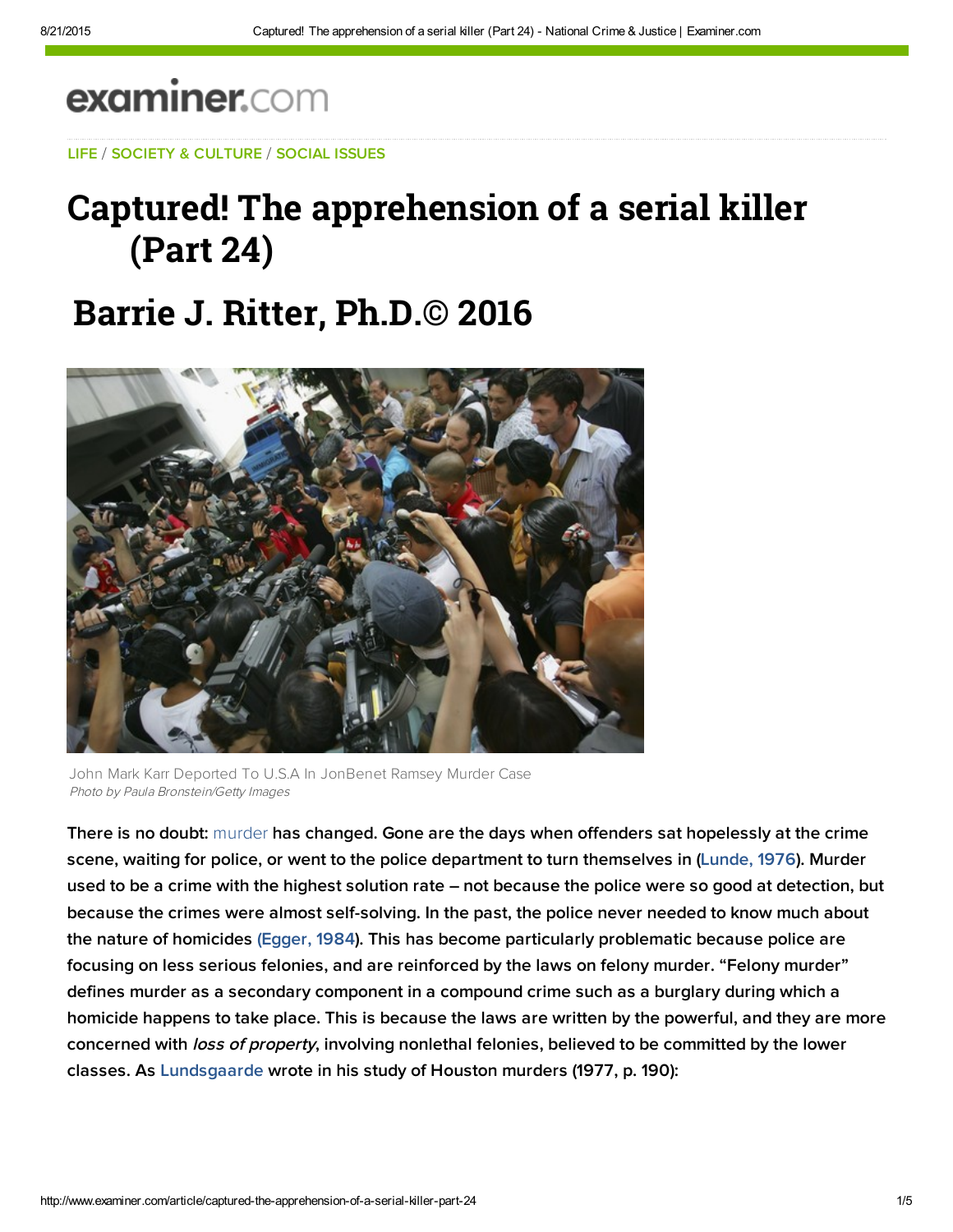We should also examine why it is felt to be necessary to punish <sup>a</sup> marijuana smoker more severely than <sup>a</sup> killer and why low income workers pay <sup>a</sup> higher income tax [rate] than many millionaires. . . . The Houston [homicide] data illustrate how <sup>a</sup> large community can [negatively] affect social control [through sanctioning]. One such process, so clearly demonstrated in the cases in this book, demonstrates how <sup>a</sup> community positively rewards private citizens who defend their rights, personal honor, or their property by taking the lives of those who threaten them. [Citizens are not required to take actions to reduce the potential for violence.] *"*

You are probably familiar with this information. But there is something you may not know –something that has been minimized, or in some way hidden or reframed. Despite all the new technology, despite all the research interest in serial murder, none of it is helping police: American police response in solving serial murder has failed in comparison to the police response in other nations.

[Jenkins](http://bit.ly/1ku10UD) (1988) compared serial killing, as well as the justice system response, in England (and Wales), from 1940 to 1985, to that of America. English serial murder is quite easy to study because there are so few single-victim homicides relative to the U.S., and because public fascination with murder has led to a long tradition of reference works and biographies that help to ensure accurate case descriptions of major cases. Jenkins found 12 cases, with a marked increase in serial murder, similar to that in the US, since the 1970s. English cases have common outcomes, with arrests occurring in all but one case, in an average of four years. The offender may attempt an insanity defense, but it is extremely unlikely to succeed. All but one of the 12 went to trial and the remainder received at least one life sentence, the mandatory minimum for murder. When Jenkins wrote his article, there were no known unsolved serial murder cases. Compare this to the U.S., below.

In their study of "Serial Murderers in Germany From 1945 to 1995," [Harbort](http://bit.ly/19FlCuV) and Mokros (2001) reported a surprisingly high number of German serial murderers. In the five years prior to their article, German newspapers reported 212 serial murderers who had killed approximately 2,400 victims around the world. They found a steady increase in the numbers in Germany since 1965, with 62.7 percent more such killers between 1986 and 1995 than in the previous decade. The German Federal Police Bureau reported a total of 1,855 sexual and robbery-related homicides annually, with serial killers committing an estimated 8.4 percent of these crimes.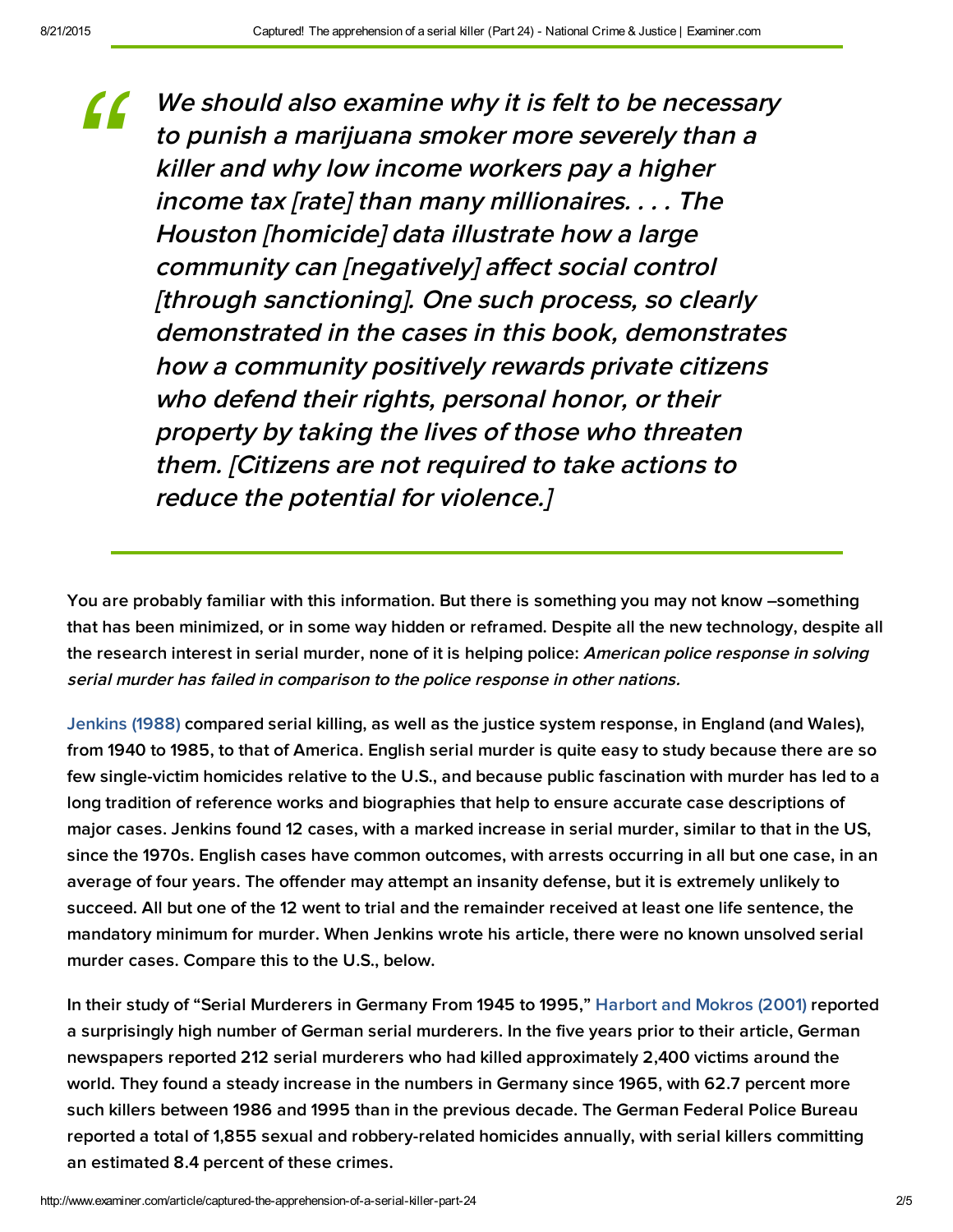#### 8/21/2015 Captured! The apprehension of a serial killer (Part 24) - National Crime & Justice | Examiner.com

The important point in the German data (Harbort & Mokros, 2001) is that the clearance rate for serial homicides between 1945 and 1995 was 82.6 percent, which was only slightly below the 91 percent clearance for all registered homicides between 1986 and 1995. This is a rate almost 30 percent higher than in the U.S. ([Wellford & Cronin, 2000\)](http://1.usa.gov/J5qsEG).

But there are a significant number of serial murderers who remain at large in Germany. Beyond the 61 convictions for serial murder, there were at least 21 series of homicides that could not be solved, and another 12 suspects identified between 1996 and 2000. Nineteen individuals were under suspicion of having killed three or more victims, but could only be convicted of killing two. Another ninety had been convicted of killing two; (this is now the official number of homicides needed for a case to be considered serial).

Certainly, Germany has its problems with serial murder, but its police forces and other authorities appear truthful and willing to specify what they know so that they have a good idea of what Germany's problems are. Such appears not to be the case with local or federal law enforcement agencies in the United States.

By the mid-1980s, American local law enforcement was reporting their problem with serial murder. True to form, the FBI began exploiting the situation to extend their jurisdiction, and their own role as official experts. Some official, as well as academic, exploitation of the numbers of serial killers led to misleading assessments of the extent of the problem. This occurred because there was an increase in murders by strangers, without apparent motives and by persons unknown. After this, it became fashionable to downgrade estimates and contend that serial killers make up an extremely small fraction of murders, far less than one percent. When homicide researchers are asked about the problem of unsolved murders, they are at pains to steer clear of answers that could imply any association with unsolved serial murders. Instead they contend that unsolved murders are little different than those that are solved – they occur in urban areas, among poor black males, in communities plagued by gangs, guns and drugs and people who refuse to talk to or help the police. In other words, it's their fault.

Into this climate have come two voices of reason that inform this debat[e: Kenna Quinet's \(2009\) "The](https://docs.google.com/viewer?url=http%3A%2F%2Fric-zai-inc.com%2FPublications%2Fcops-p266-pub.pdf) Missing Missing," and [Thomas Hargrove](http://bit.ly/1FMzjUY) of Scripps Howard News Service, who wrote such articles as ["Nearly 185,000 U.S. homicides since 1980 remain unsolved" \(2010\)](http://bit.ly/1FMzjUY) and ["Connecting the Dots: Shoe](http://bit.ly/1FO32wk) Leather, Data Analysis Help Scripps Howard Team Identify Possible Serial Killings" (2014).

So, stay tuned for the most interesting part, next, in "Captured! The apprehension of a serial killer, continued (Part 25)."

#### SUGGESTED LINKS

- [No more hoopla for VICAP, the FBI's serial murder tracking system](http://www.ritterhomicideresearch.com/articles/VICAP_the-FBIs-serial-murder-tracking-system.pdf)
- > [The study of murder to help police](http://www.ritterhomicideresearch.com/articles/The-study-of-murder-to-help-police.pdf)
- ◆ [The study of murder to help police: Expanded MO analysis](http://www.ritterhomicideresearch.com/articles/The-study-of-murder-to-help-police_Expanded-MO-analysis.pdf)
- [Captured! The apprehension of a serial killer \(Part 23\)](http://www.ritterhomicideresearch.com/articles/Part-23.pdf)
- [The Bundy letter, 1979: Suggestions for the investigation of serial murder](http://www.ritterhomicideresearch.com/articles/The-Bundy-letter-1979_Suggestions-for-investigation-of-serial-murder.pdf)